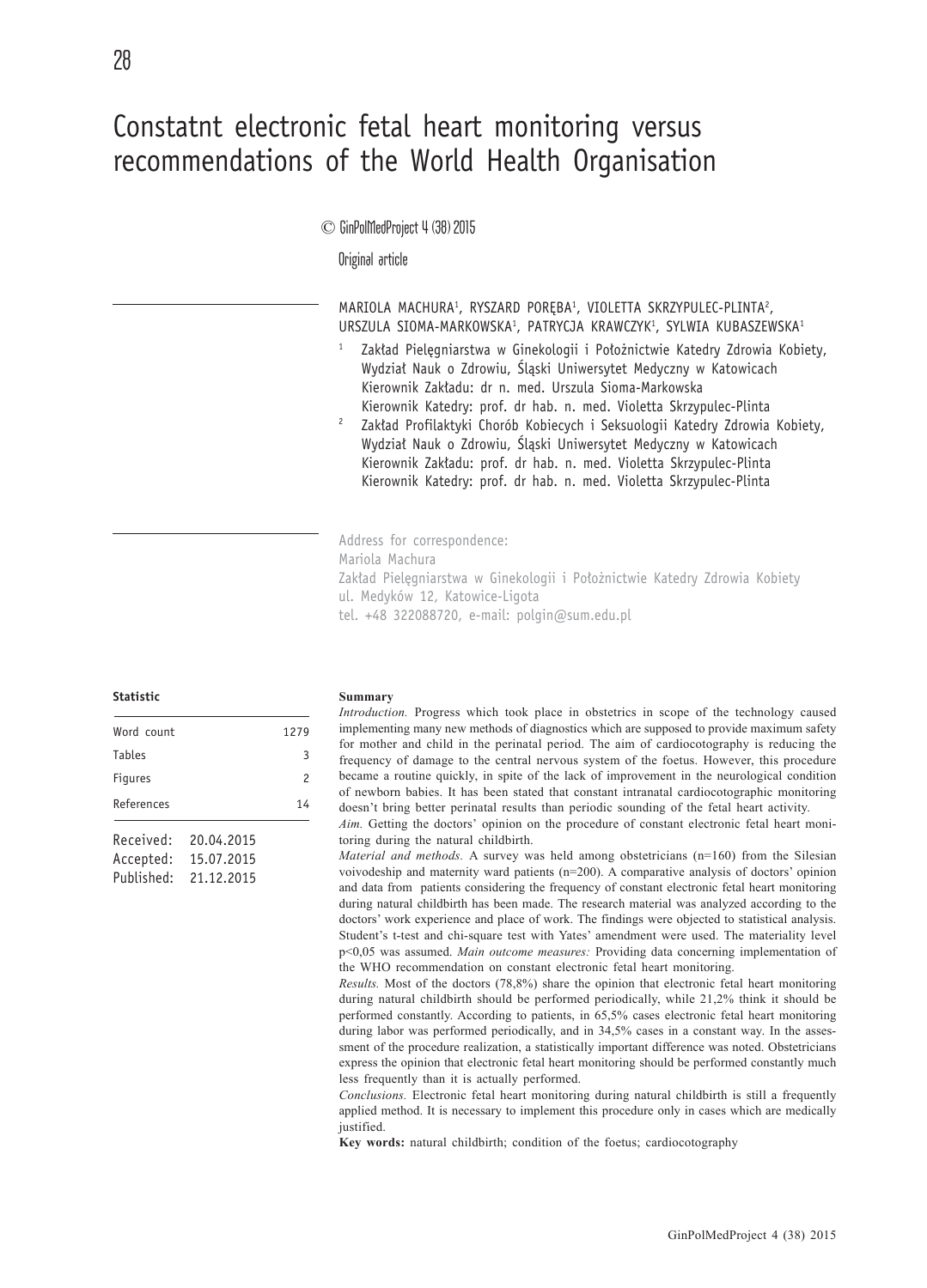# INTRODUCTION

Electronic fetal heart monitoring was introduced at the turn of seventies and eighties of the 20th century. The aim of cardiocotography (CTG) is reducing the frequency of damage to the central nervous system of the foetus. However, this procedure became a routine quickly, in spite of the lack of improvement in the neurological condition of newborn babies. It has been stated that constant intranatal cardiocotographic monitoring doesn't bring better perinatal results than periodic sounding of the fetal heart activity. Currently CTG is one of the most frequent procedures in obstetrics [1-7].

According to the World Health Organization's and Ministry of National Health's recommendations concerning perinatal care fetal condition monitoring with cardiocotograph should be performed only in medically justified cases related to the risk of perinatal death and induced childbirths [8,9]. Yet cardiocotography is still the main metod od intranatal monitoring of the fetuses threatened by asphyxia. This is the reason for more and more frequent performance of the short CTG monitoring at admission of all women in labor as well as constant intranatal cardiocotographic monitoring. Electronic fetal monitoring provides safety of vital parameters control. The technologies available and used nowadays disturb the natural childbirth. It has been found that constant electronic fetus monitoring is a procedure which prevents a woman I labor from moving, thus being uncomfortable and making it difficult to concentrate on labor itself. Recumbency may also influence the level of pain. Usefulness of electronic fetal heart monitoring has been found in case of induced and premature childbirths and high risk pregnancies to verify fetal heart disturbances found by auscultation [10,11].

## AIM

The aim of the paper was getting the obstetricians' opinion on the procedure of constant electronic fetal heart monitoring during the natural childbirth and making a comparative analysis with data on frequency of this procedure collected from women in labor.

**Tab. 1.** Electronic monitoring of fetus condition during natural childbirth in obstetricians' opinion

| <b>Electronic monitoring of fetus</b> |     | $\frac{0}{0}$ |
|---------------------------------------|-----|---------------|
| Periodically                          | 126 | 78,8%         |
| Constantly                            | 34  | 21,2%         |

## MATERIAL AND METHODS

A survey was held among 160 obstetricians working in research hospitals and municipal hospitals of the Silesian voivodeship and 200 women in childbed, patients of the obstetrics wards. The research was carried out from October 2011 to November 2012. The research tool was a survey prepared in a version for obstetricians and a version for women in childbed. 360 surveys, which were completely filled, were objected to statistical analysis. The research material was analyzed according to doctors' work experience  $(1^{st}$  group  $\leq 10$ years, 2<sup>nd</sup> group 11-20 years, 3<sup>rd</sup> group 21-30 years, 4<sup>th</sup> group  $>30$  years) and their workplace  $(I -$  municipal hospital, II – research hospital).

The survey was filled by an obstetrician or by a patient after natural childbirth, the aim of the research and way of answering being formerly explained and consent obtained. Survey was voluntary and anonymous. The survey data was collected in Exel spreadsheet and then transferred to Statistica PL, in which statistical calculations were made. To compare the two goups Student t-test for independent variables was used. Frequency of answers to particular questions was calculated. The statistical calculations were made with the use of chi-square test with Yates' amendment were used. The materiality level  $p<0.05$  was assumed.

# RESULTS

The age of doctors surveyed was in  $27 - 65$  bracket, with the average of 45,0 (SD $\pm$ 8,9). Work experience was 2-40 years, with the average of  $19.7$  (SD $\pm$ 9,6). 47 (29,4%) doctors worked in research hospitals and 113 (70,6%) in municipal hospitals. The age of women in childbed was in 18-40 bracket, with the average of 29,2 (SD±4,6). Women with higher education degree were in majority (48,5%), 39,5% had secondary education and 12% had vocational education.

A decided majority of doctors (78,8%) share the opinion that electronic fetal heart monitoring during natural childbirth should be performed periodically, while 21,2% think it should be performed constantly (Tab.1.)

Analysis of doctors' opinions in different experience groups concerning electronic fetal condition monitoring during natural childbirth shows that it should be performed periodically according to majority of them (Tab.2.).

Differences observed are not statistically meaningful ( $p > 0.05$ ).

**Tab. 2.** Electronic fetal condition monitoring during natural childbirth and obstetricians' work experience

| Electronic monitoring of fetus | Work experience [years] |                      |           |       |           |  |
|--------------------------------|-------------------------|----------------------|-----------|-------|-----------|--|
|                                | $\leq 10$               | $11 - 20$            | $21 - 30$ | > 30  |           |  |
| Periodically                   | 72,7%                   | 78,2%                | 73,6%     | 73,7% | <b>NS</b> |  |
| Constantly                     |                         | $27,3\%$ 21,8% 26,4% |           | 26,3% |           |  |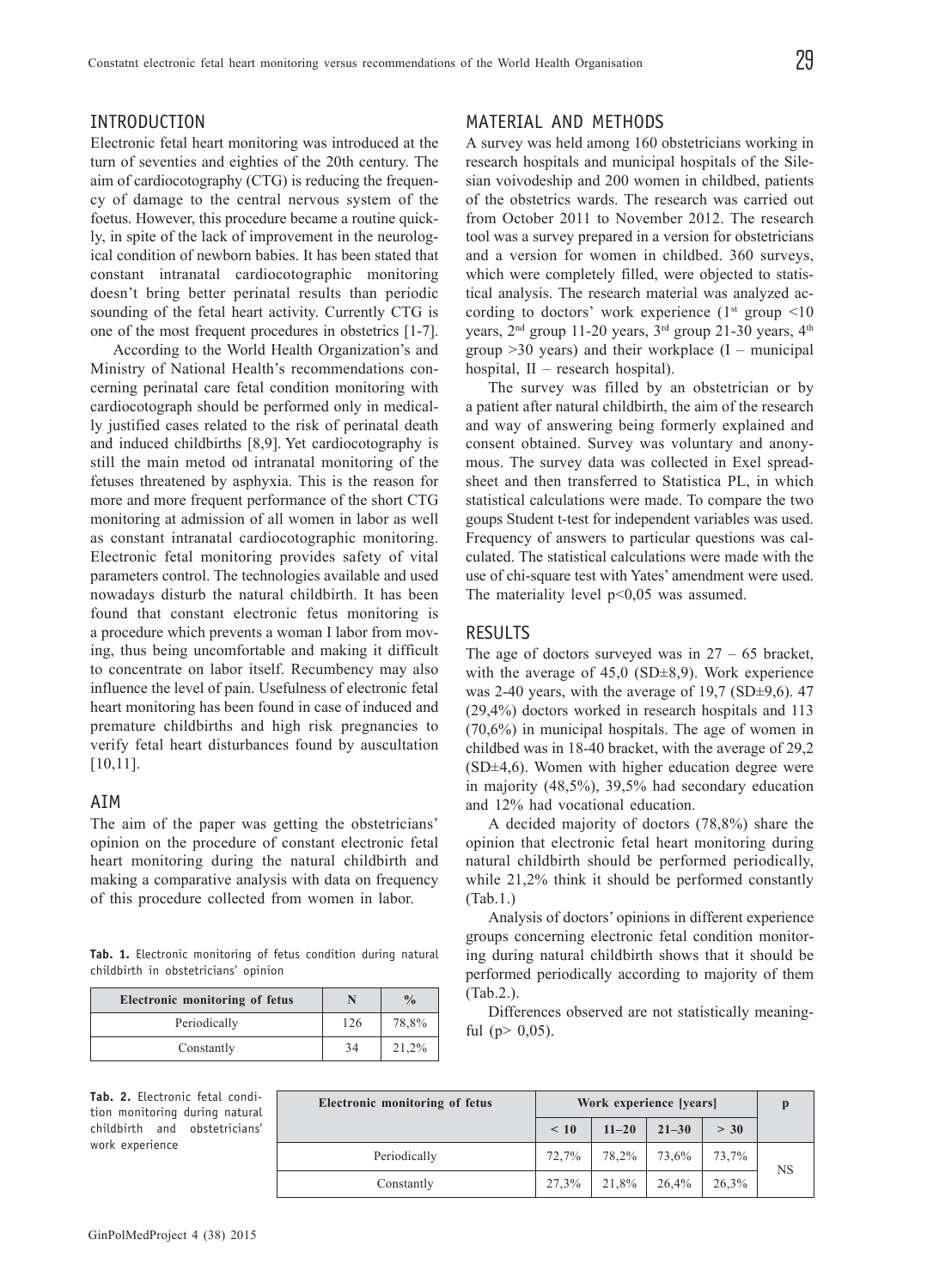work

Analysis of doctors' opinions, considering the place of work, show that majority of both obstetricians working in research hospitals and municipal hospitals state that electronic fetal condition monitoring during natural childbirth should be performed periodically (Fig.1.).

Differences observed are not statistically meaningful ( $p > 0.05$ ).

Analysis of the data concerning electronic fetal condition monitoring during natural childbirth received from women in childbed has shown that in 65,5% of the surveyed the procedure was performed periodically and in 34,5% cases constantly (Tab.3.).

The comparative analysis of obstetricians' opinion on performing constant electronic fetal heart monitoring in natural childbirth and patients' statements about the procedure during childbirth has shown statistically significant difference (Fig.2.). Obstetricians much less frequently (21,2%) express opinion that electronic fetal condition monitoring should be performed constantly than it is in fact performed during childbirth (34,5%).

## DISCUSSION

According to WHO, the aim of care during natural childbirth is assuring good condition of mother and child with the smallest possible usage of medical intervention [12]. Introduction of new techniques, such as cardiocotography must not cause excessive medicalization of childbirth.

The need for electronic constant fetus monitoring during natural childbirth was subjected to analysis. Research has shown that 78,8% of obstetricians think that electronic fetal condition monitoring during natural childbirth should be performed periodically, while 21,2% state that it should be performed constantly. Analysis of data from women in childbed has shown that periodic electronic fetus monitoring during natu-

**Tab. 3.** Electronic fetal condition monitoring during natural childbirth

| <b>Electronic monitoring of fetus</b> |     | $\frac{0}{0}$ |
|---------------------------------------|-----|---------------|
| Periodically                          | 131 | 65,5%         |
| Constantly                            | 69  | 34,5%         |